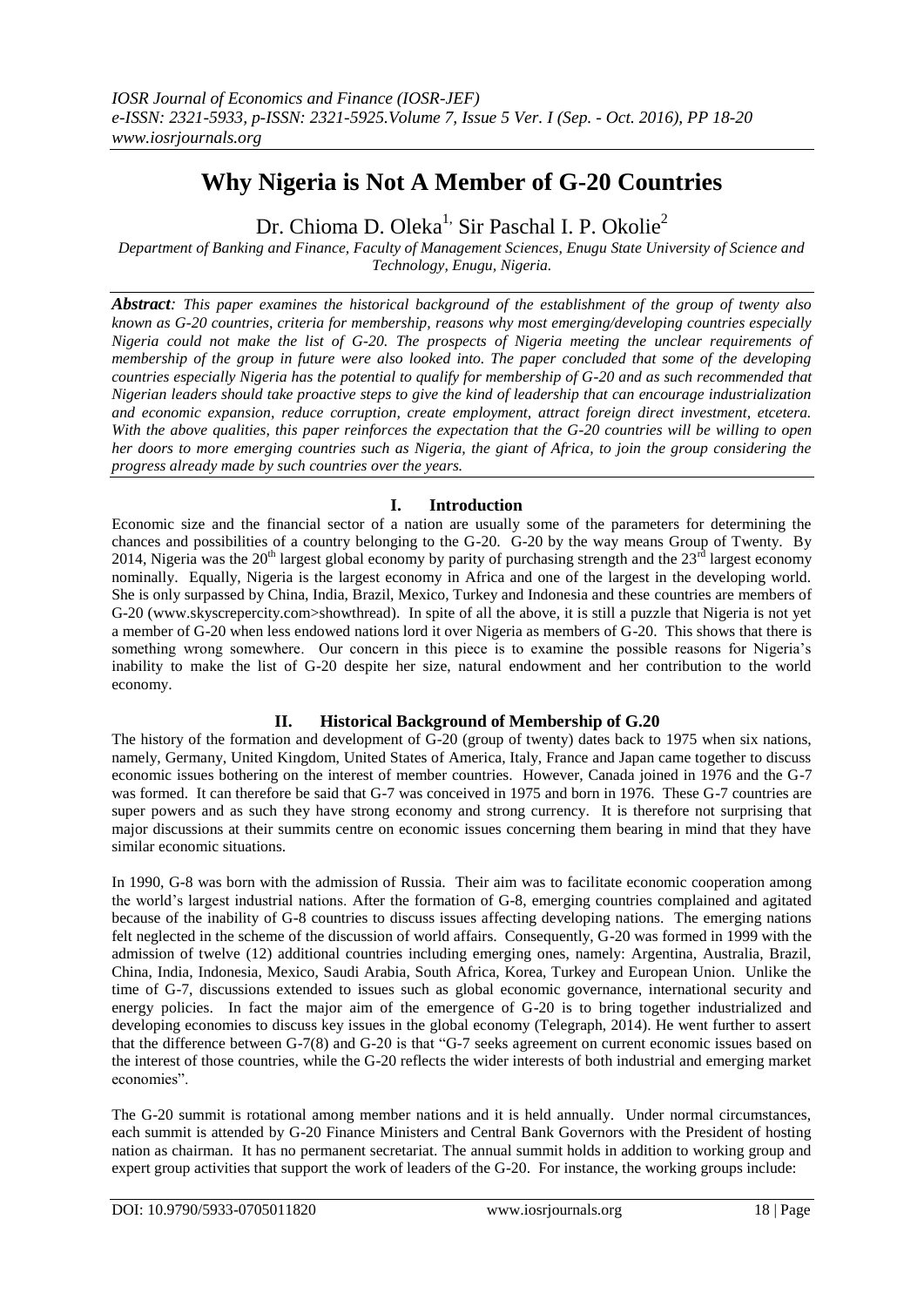- Framework for strong, sustainable and Balanced Growth.
- Anti-Corruption (established at the G-20 Toronto Summit)
- Development (established at the G-20 summit)
- International Monetary Fund Quota and Governance Reform.

On the other hand, the expert groups are:

- Financial Safety Nets
- Financial Inclusion
- Energy (www.international.gc.ca>...>G.20

#### **III. Criteria For Membership**

There are no defined or formal criteria for membership of G-20. The composition and membership of the group has remained the same since its inception to date. However, based on the objectives of the G-20, it was considered important that countries and regions with similar economic significance for international financial system should be included (Akshay, 2015). According to Ozgur, (2015) "there are no formal criteria for G-20 membership but all of the members play important roles in their region and the world and they influence and manage world's economy and finance system". Begtin, (2015) goes further to insist that G-20 is a political club and therefore not just 20 major economies, but aims at dialogue among most developed and developing countries. It was therefore formed with economies that are critical to the world markets in mind [Balaji, (2015)]. From the foregoing, it can be seen that the determination of membership is a combination of political, economic and industrial strength of aspiring nations. Problems militating against Nigeria's membership, when and how she will meet the above unclear criteria will be discussed in the next sections of this paper.

### **IV. Why is Nigeria Not A Member?**

It is worrisome that Nigeria, being presently the largest economy in Africa, is not a member of G-20 which represents 80% of the world economy. The reason for her inability to make the list is attributable to the stunted growth and development in Nigeria's infrastructure which failure is blamed on the poor leadership by the political class [Okonjo-Iweala, (2010)]. Nigeria is a blessed nation with abundant human/material/natural resources and unbeatable favourable climate. She is the most populated nation in Africa and the largest black nation in the world. She has the potential for massive industrialization and economic expansion which are the major consideration for membership of the G-20. In view of all the above, Peter Draper, Senior Research Fellow, South African Institute of International Affairs observed that the Post Asian Crisis Larry Summers – Paul Martin almost included Nigeria in G-20 but could not due to Institutional weakness and endemic corruption. Consequently, Nigeria remains a weeping child going cap in hand for bailout from other world economies. In summary therefore, it can safely be said that Nigeria's inability to make the list of G-20 was caused by, but not limited to:

- Negative attitude to industrialization
- Inept and poor leadership
- Institutional weakness
- Corruption
- Insecurity
- Lack of focus
- Poor international diplomacy
- Infrastructure deficit.

# **V. Future Prospect of Nigeria's Membership**

Undoubtedly, Nigeria has the potential to be admitted as a member of this group. However, these potentials need to be harnessed and exploited. It needs a dedicated and committed leader to make this possible. This is because, it is only a committed, focused and detribalized Nigeria leader that can provide the needed leadership that can:

- Aggressively pursue the complete industrialization of Nigeria for creation of employment and economic expansion,
- Create strong institutions
- Fight corruption to a stand still
- Provide security of life and property to attract Foreign Direct Investment (FDI)
- Ensure professional handling of international diplomacy
- Provide needed infrastructure like good roads, power, workable health system, education, etc.